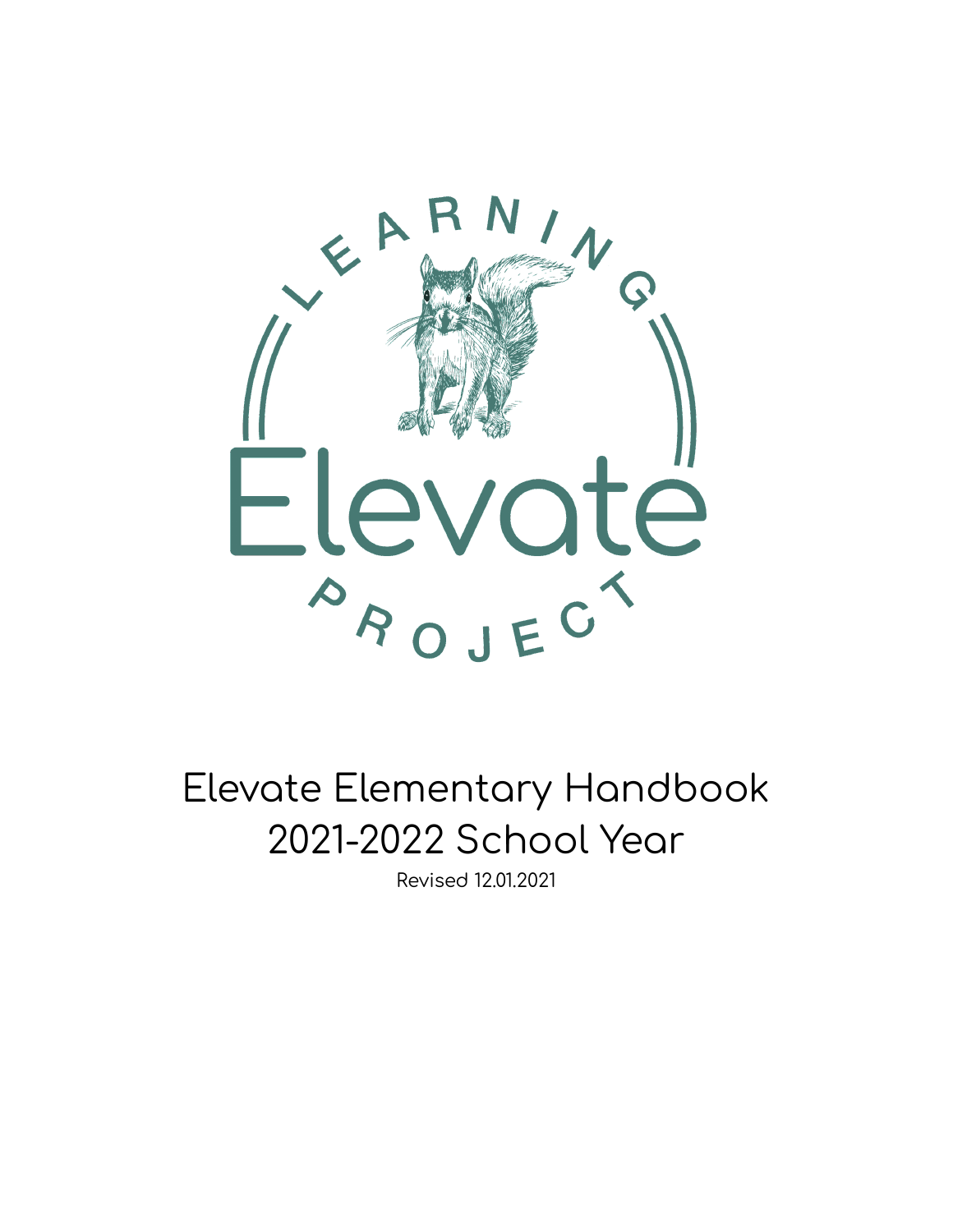### Table of Contents

| <b>Welcome to Elevate</b>                     | $\mathbf{3}$     |
|-----------------------------------------------|------------------|
| <b>Our Mission</b>                            | $\mathbf{3}$     |
| <b>Our Values</b>                             | $\mathbf{3}$     |
| <b>Location</b>                               | $\mathbf{3}$     |
| <b>Drop Off and Pick Up</b>                   | $\mathbf 3$      |
| <b>Parking</b>                                | 4                |
| <b>Health Policy</b>                          | 4                |
| <b>Attendance</b>                             | 5                |
| <b>Lunch/Snack</b>                            | 5                |
| <b>Tuition</b>                                | 5                |
| <b>Communications</b>                         | 5                |
| <b>Behavior &amp; Discipline</b>              | 6                |
| <b>Bullying</b>                               | $\overline{7}$   |
| <b>Early Pick Up</b>                          | $\overline{7}$   |
| <b>Emergency School Closings</b>              | $\overline{7}$   |
| <b>Grading and Report Cards</b>               | $\overline{7}$   |
| <b>Homework</b>                               | 8                |
| <b>Dress Code</b>                             | 8                |
| <b>Birthdays</b>                              | 8                |
| <b>Personal Items From Home</b>               | 8                |
| <b>Outdoor Tips/Requirements</b>              | $\boldsymbol{9}$ |
| <b>Weather Considerations</b>                 | 10               |
| <b>Attendance List and Cell Phones</b>        | 10               |
| <b>First Day of School Checklist</b>          | 11               |
| <b>Elevate Learning Project Contact Sheet</b> | 12               |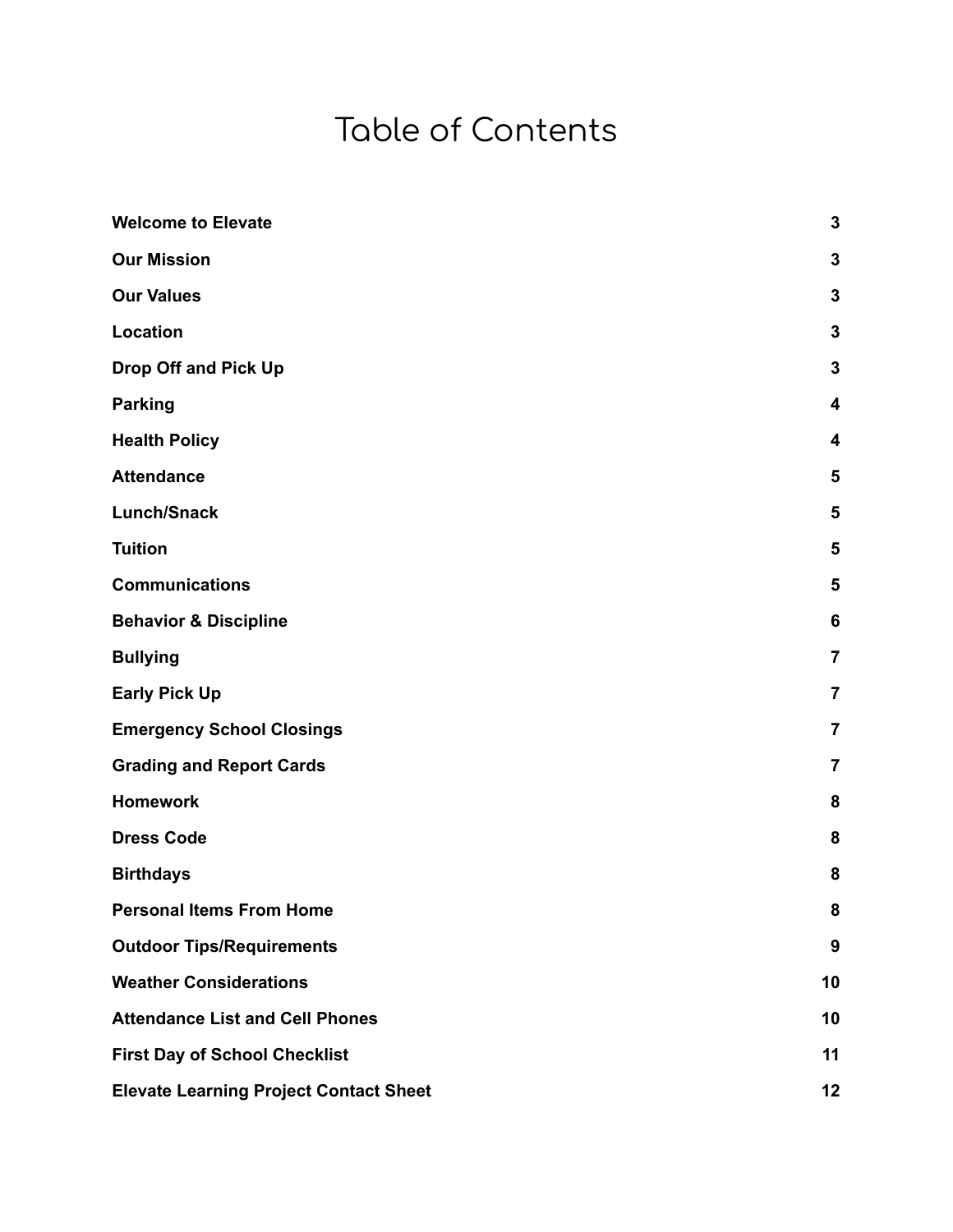# <span id="page-2-0"></span>Welcome to Elevate

Welcome to Elevate Learning Project! It is going to be an exciting year and we are happy to have you as part of our community. We understand that you have many options for schooling and appreciate the trust you have put in us to educate your child.

# <span id="page-2-1"></span>Our Mission

It is the mission of Elevate Learning Project to contribute positively to our community through educational programs including a primary focus on kindness, peace, and acceptance in addition to a rigorous academic curriculum.

# <span id="page-2-2"></span>Our Values

Elevate Learning Project is a community centered collaboration of educators, community activists, entrepreneurs, and parents. By adhering to our core values, we strive to develop kindness and empathy in our students.

Our core values include:

- Respect: For ourselves, each other, and our environment
- Individualized learning experiences for each student
- Providing opportunities to explore concepts and ideas in a variety of ways
- Contributing positively to the community

### <span id="page-2-3"></span>Location

Elevate Learning Project is located on Daniel Island in Charleston, SC. Daniel Island is a wonderful walkable community providing opportunities for outdoor exploration and neighborhood walks. Our building is in the heart of the island at 250 Seven Farms Drive Suite C, Charleston, SC, 29492.

# <span id="page-2-4"></span>Drop Off and Pick Up

Drop off begins at 8:00am with school starting promptly at 8:30am. Students arriving early will work on quiet open-ended morning activities prior to being welcomed to circle time. Upon arrival all students must enter the building through the front door.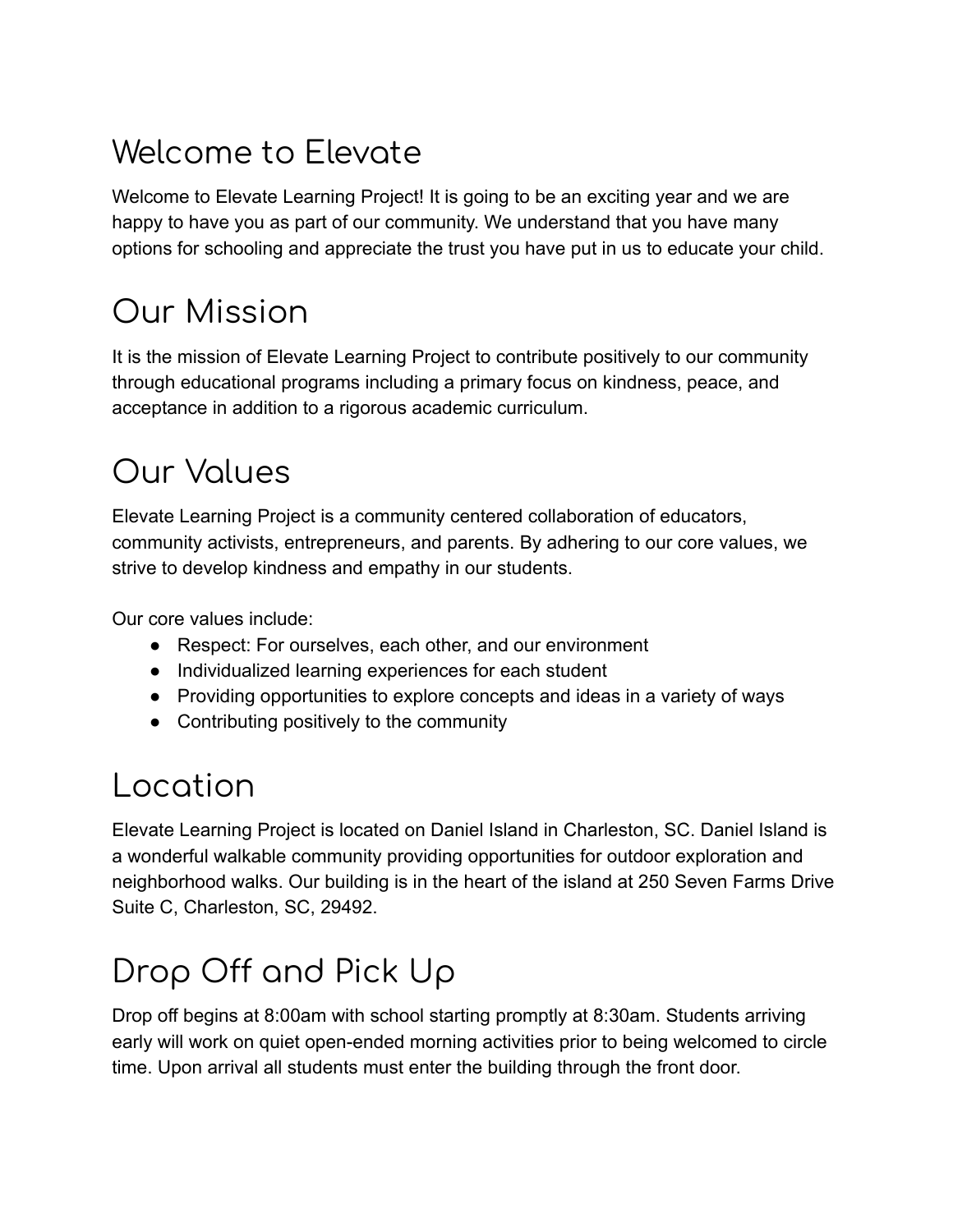Pick up will be in front of the building at 3:00pm. Parents will wait outside and a teacher will bring the children outside to meet the parents. Any students not picked up by 3:15pm will be billed \$1 per minute beginning at 3:00pm.

Punctuality is extremely important for arrival and dismissal. If an emergency arises please call or text the school cell phone number to talk with a staff member ASAP.

# <span id="page-3-0"></span>Parking

Parking can be found on the street in front of the building or located behind the school in the parking lot. We share the parking lot with other local businesses and condos.

## <span id="page-3-1"></span>Health Policy

We ask that you always assess your own child's health before bringing them to school. No student will be admitted to school for the day if they are exhibiting any signs or symptoms of infectious disease.

If your child has any of the following symptoms that indicate a possible illness that may decrease the child's ability to learn and also put them at risk for spreading illness to others they will not be admitted:

- ❏ Temperature 100.0 degrees Fahrenheit or higher
- ❏ Sore throat
- ❏ New uncontrolled cough
- ❏ Diarrhea, vomiting, or abdominal pain
- ❏ New onset of severe headache, especially with a fever
- ❏ Excessive continuous mucus
- ❏ Sudden and/or unexplained rash
- ❏ Excessive and uncontrollable itching

We also ask that all students have the ability to practice good hygiene including covering their mouth when coughing or sneezing, blowing their nose appropriately, and washing their hands.

If your child is diagnosed with an infectious illness (covid-19, flu, strep, lice, scabies, etc) we would greatly appreciate being notified. Administration will work with you on the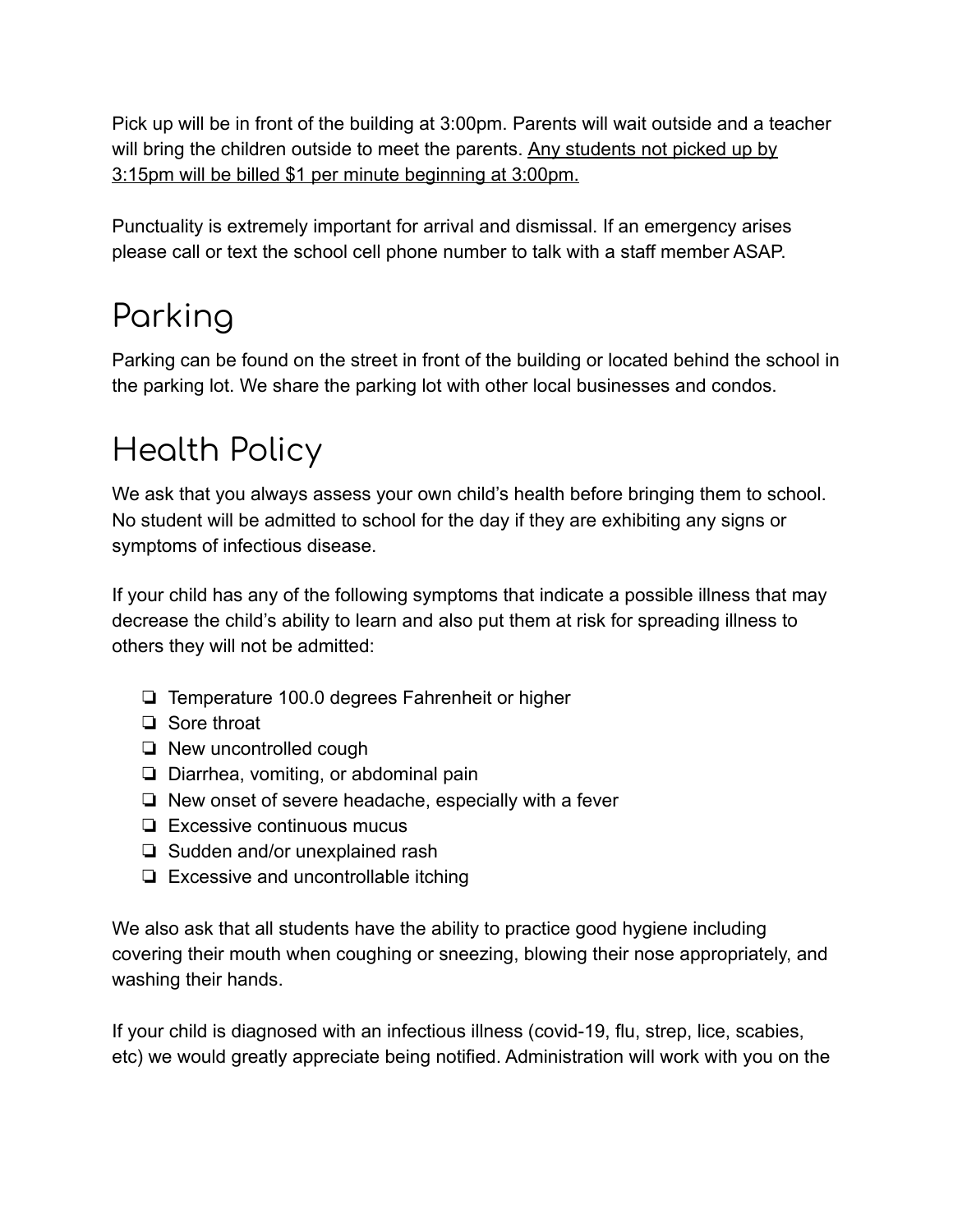best next steps for your child to return to school. This will not result in canceling or closing of the school.

### <span id="page-4-0"></span>Attendance

In the state of South Carolina, children between the ages of five and seventeen must attend school. Our school year is 180 days. To receive credit, students must attend at least 170 days of each 180-day year course, as well as meet minimum requirements. Any absence in excess of 10 may cause the student to lose credit for the year. Elevate shall approve or disapprove any student's absence in excess of 10 days, regardless as to whether those absences are lawful, unlawful, or a combination of the two and may award credit for the year. South Carolina stipulates that a child ages 6 to 17 years is considered *truant* when the child has three consecutive unlawful absences or a total of five unlawful absences. An unlawful absence includes absences without the knowledge of the parents/caregivers, absences without acceptable cause with the knowledge of parents. Elevate may approve absences as lawful if plans are made in advance.

# <span id="page-4-1"></span>Lunch/Snack

Students are expected to eat a healthy breakfast prior to arriving at school every day. Snack will be provided by Elevate Learning Project and will be served around 10:15am. Students will pack their lunches everyday or order through our arrangement with Food for Thought.

\*All snacks and lunches must comply with any allergies present in the classroom. Notices will be sent out prior to the start of school.

# <span id="page-4-2"></span>Tuition

There are 180 days of school attendance each year, and different months have different numbers of school days. For your convenience and to simplify the payment process, we have divided tuition fees into 10 equal payments. A late fee of \$50 will be applied to any payments made after the 5th day of the month. Failure to pay may result in dismissal from the school as determined by administration.

# <span id="page-4-3"></span>Communications

Elevate utilizes a platform called Transparent Classroom for day to day communications. Every parent will receive a login they will use to access the online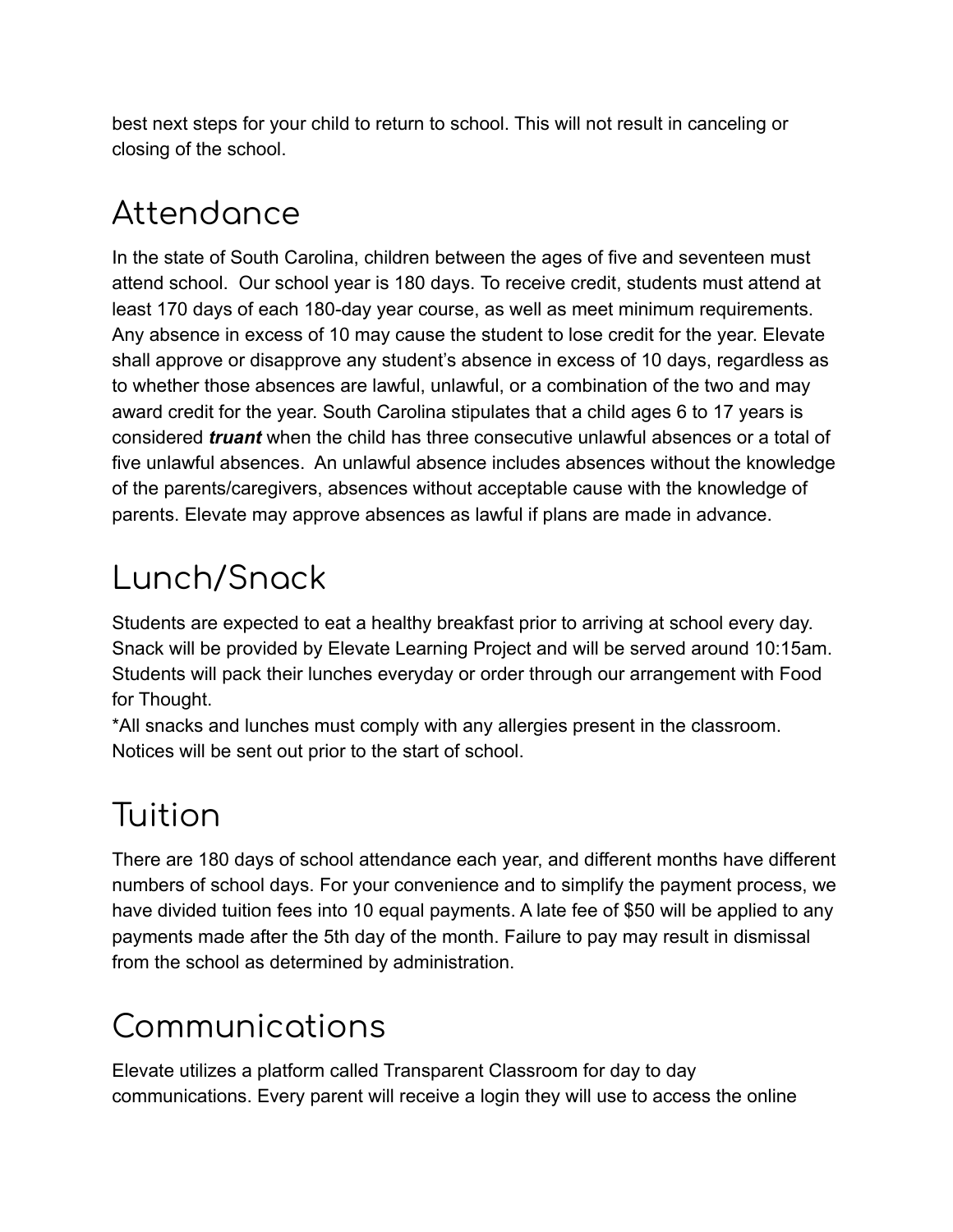portal. An app is also available for download to use on mobile devices. This platform is our method of relaying important information from the school and classroom teacher. Please ensure you check in on Transparent Classroom throughout the week to avoid missing any important announcements.

Communication between school and home is an essential part of your child's education. Administration is available to answer your questions M-F from 8:00am - 4:00pm. Our general email is info@elevatelearningproject.org.

#### **What you can Expect**

- Communication responded to within a reasonable time and in a courteous manner
- Requests for appointments responded to or scheduled within a reasonable time frame
- Parent to be notified about single serious issues or ongoing problems

#### **Contact the School if You Have**

- Changes in your family situation
- Medical issues that arise or change
- Illness that will lead to the child being absent
- Safety issues, change in behavior at home
- Family emergencies
- Ongoing and pervasive problems/concerns at school or home
- When you need to change a scheduled appointment

# <span id="page-5-0"></span>Behavior & Discipline

Elevate promotes peaceful, collaborative behavior while honoring individual differences. We use developmentally appropriate management techniques in the classroom.

Here at Elevate, we use a loving approach to discipline. Students are always treated with kindness and respect. Their feelings are acknowledged and accepted. Role playing and our kindness curriculum will teach children appropriate ways to handle various situations that arise. We focus on peaceful conflict resolution.

Incremental and appropriate consequences will be employed when necessary. Aggressive behavior and fighting will not be tolerated. Teachers will work with the student and parents to address any issues or concerns as they arise.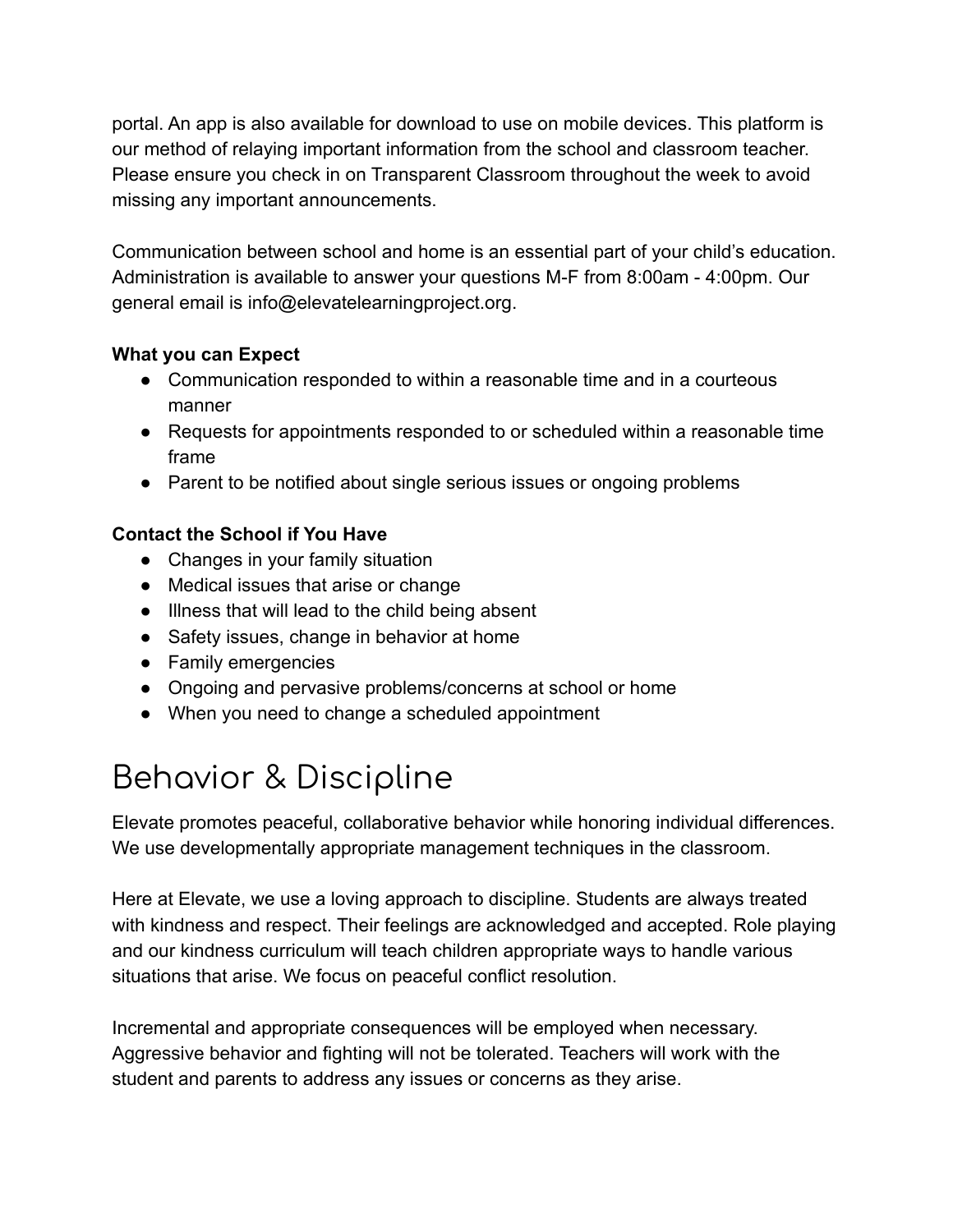# <span id="page-6-0"></span>Bullying

Elevate Learning Project has a no tolerance policy for bullying. Any reports of bullying will be investigated thoroughly. Any findings that bullying is occurring will result in consequences ranging from suspension to expulsion.

# <span id="page-6-1"></span>Early Pick Up

If a student needs to be signed out early, advanced notification is preferred if possible. Any student released prior to school dismissal must be signed out by a parent or guardian or an adult who is listed in the student's emergency information. We require that all visitors provide a picture identification to ensure the safety of all students.

# <span id="page-6-2"></span>Emergency School Closings

In case of an emergency school closing, parents will be notified via e-mail, phone, and/or text.

# <span id="page-6-3"></span>Grading and Report Cards

The Elevate school year will be divided into two semesters. After each semester a report will be issued in Transparent Classroom detailing every student's progress. Formal parent/teacher conferences are held twice a year or as needed to establish measurable goals and to provide detailed progress on your child. Teachers conference informally with students to share assessment and performance information in various content areas and to set learning goals. Assessment tools to promote children's learning and development include observation, checklists, portfolios, self-evaluation, and assessments.We will be grading on the following scale:

M - Mastery

- W Working Towards Mastery
- I Needs Additional Instruction
- N Not Yet Introduced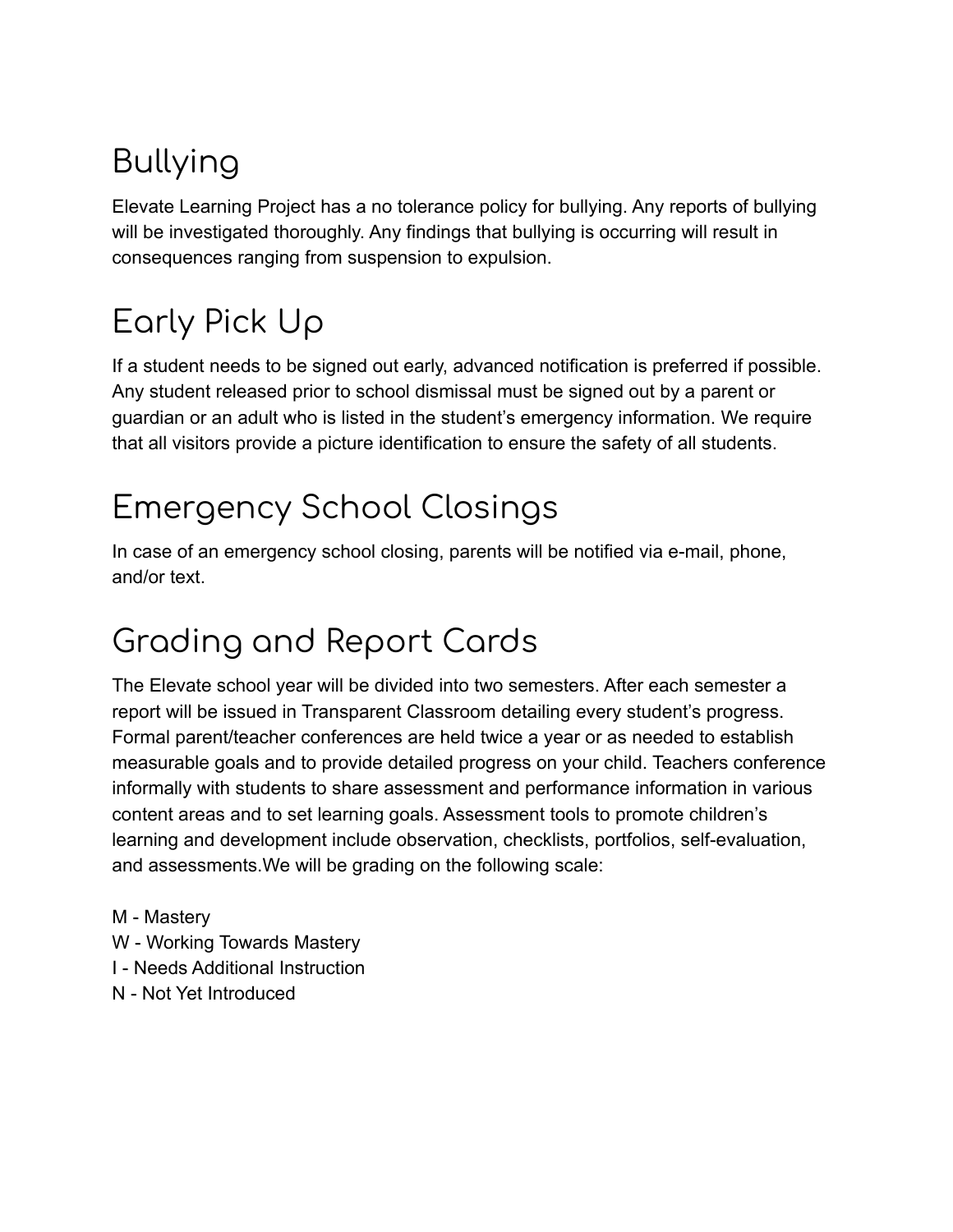# <span id="page-7-0"></span>Homework

Elevate believes that spending time with your family is important for the healthy development of the child. As such, more formal homework assignments are typically not given. Parents are encouraged to read with their children, tell a story, sing, or encourage their children to read for about half an hour each night. Occasionally, a family project may be suggested to be performed together at home to reinforce concepts learned at school.

### <span id="page-7-1"></span>Dress Code

Elevate Learning Project strives to create a comfortable and safe environment for every child to learn. Part of this effort involves students' clothing. Students will be active inside and outside on a daily basis and must be comfortable for these environments. We will often be exploring and digging in the dirt, the children will get dirty, so plan accordingly. Students are to wear comfortable, closed-toe shoes to school every day. These will be removed upon arrival and kept in lockers for outside time. All students will be issued a pair of soft soled indoor shoes that will not be worn outside of the classroom.

We will be spending a minimum of one hour outside every day, rain or shine. As such, raincoats and water resistant shoes or boots are encouraged for wet weather.

<span id="page-7-2"></span>A change of clothes is required to be kept at school in case a need arises.

### Birthdays

We celebrate birthdays with a symbolic walk around the sun and a personalized handmade beeswax candle for every student. We do not do traditional birthday parties in class. Celebrations will occur on each student's actual birthday, the Friday before their birthday if it should fall on a weekend, the Friday before a scheduled break (Fall break, Spring break, etc), or on their half birthday if it should fall during Summer vacation.

# <span id="page-7-3"></span>Personal Items From Home

We ask that all personal items stay at home. This includes toys, books, lovies, etc. We will have special days where students can bring certain items into the classroom from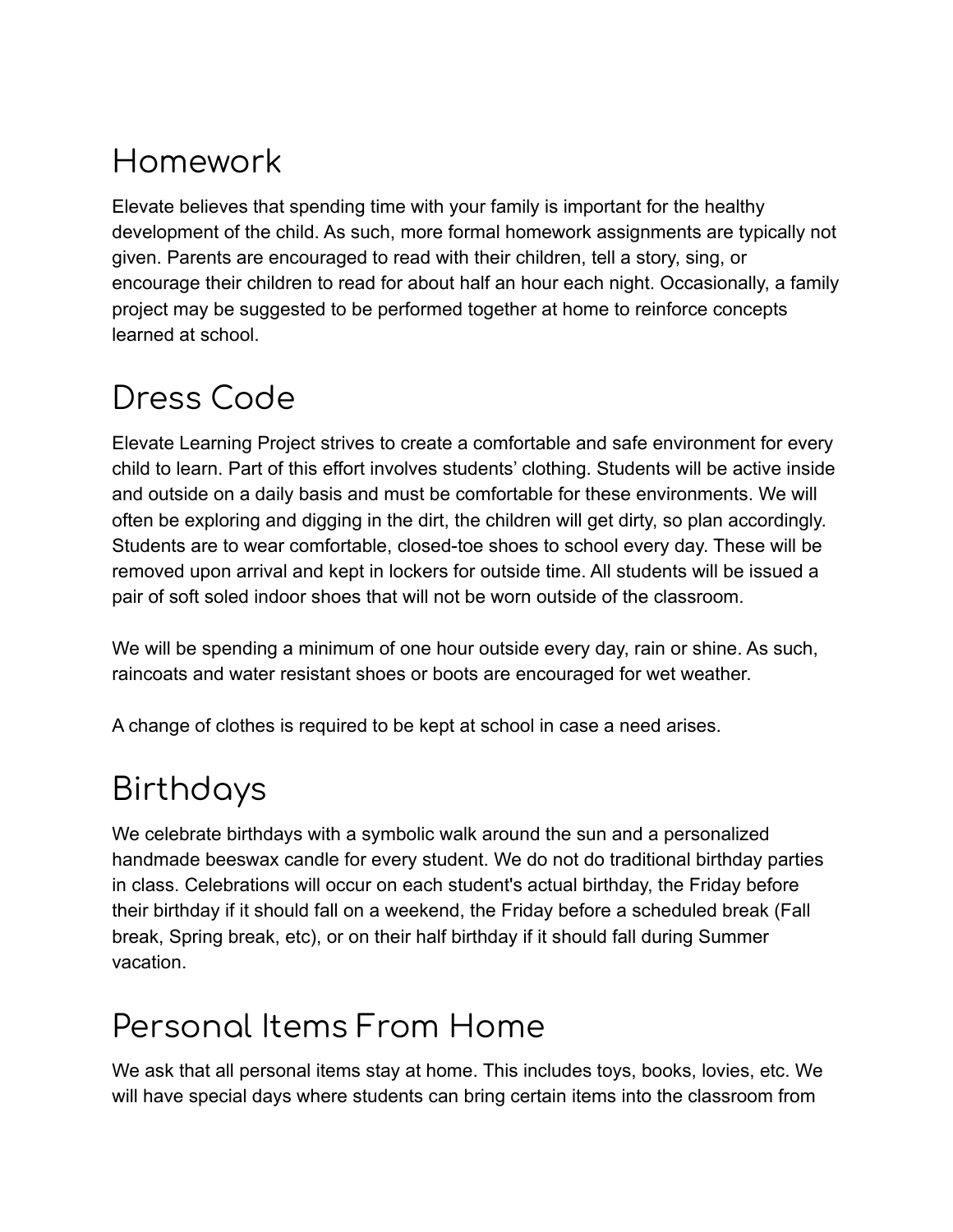home. The teachers will notify families of when those days will occur throughout the year. We do encourage all educational opportunities so if your child has something special they would like to share with the class (for example: a snake skin during a reptile unit) please feel free to reach out to the teachers to give them a heads up.

# <span id="page-8-0"></span>Outdoor Tips/Requirements

Elevate Learning Project is an elementary program designed to ignite a sense of wonder and adventure in children while exploring all that Daniel Island has to offer. We will be hiking trails, climbing trees, exploring the riverfront, and more.

#### **Pottying in the Forest**

While out on the trail, we will not always have access to a restroom. For these occasions we bring a portable toilet. We will make the potty place as private as can be. We will always bring bags and wipes. We strive to leave no trace in the forest.

#### **Dressing Appropriately**

Dressing your child appropriately is critical to your child's enjoyment and comfort while playing and learning outdoors. Appropriate gear is non-negotiable and essential to your child's participation for the day. Remember, this program spends a large amount of time outdoors. Make sure you and your child understand and are comfortable with that.

#### **Clothing and Gear Suggestions:**

An insulated water bottle; preferably 12 oz.+ A lunch box with cold pack (if needed) Label all of your child's clothing Dress your child in clothes that can get dirty Dress your child in comfortable clothes and comfortable close-toed shoes that they can easily take on and off by themselves Your child will need a full set of change of clothes in a labeled Ziploc bag No jewelry which can easily catch on limbs, vines, and play structures Comfortable sun hat and sunglasses Cold weather clothing/gear when appropriate

#### **Rain Gear**

Your child is required to have this gear if it is raining or if there is a threat of rain: Rain Boots

A lightweight raincoat with a hood or rain hat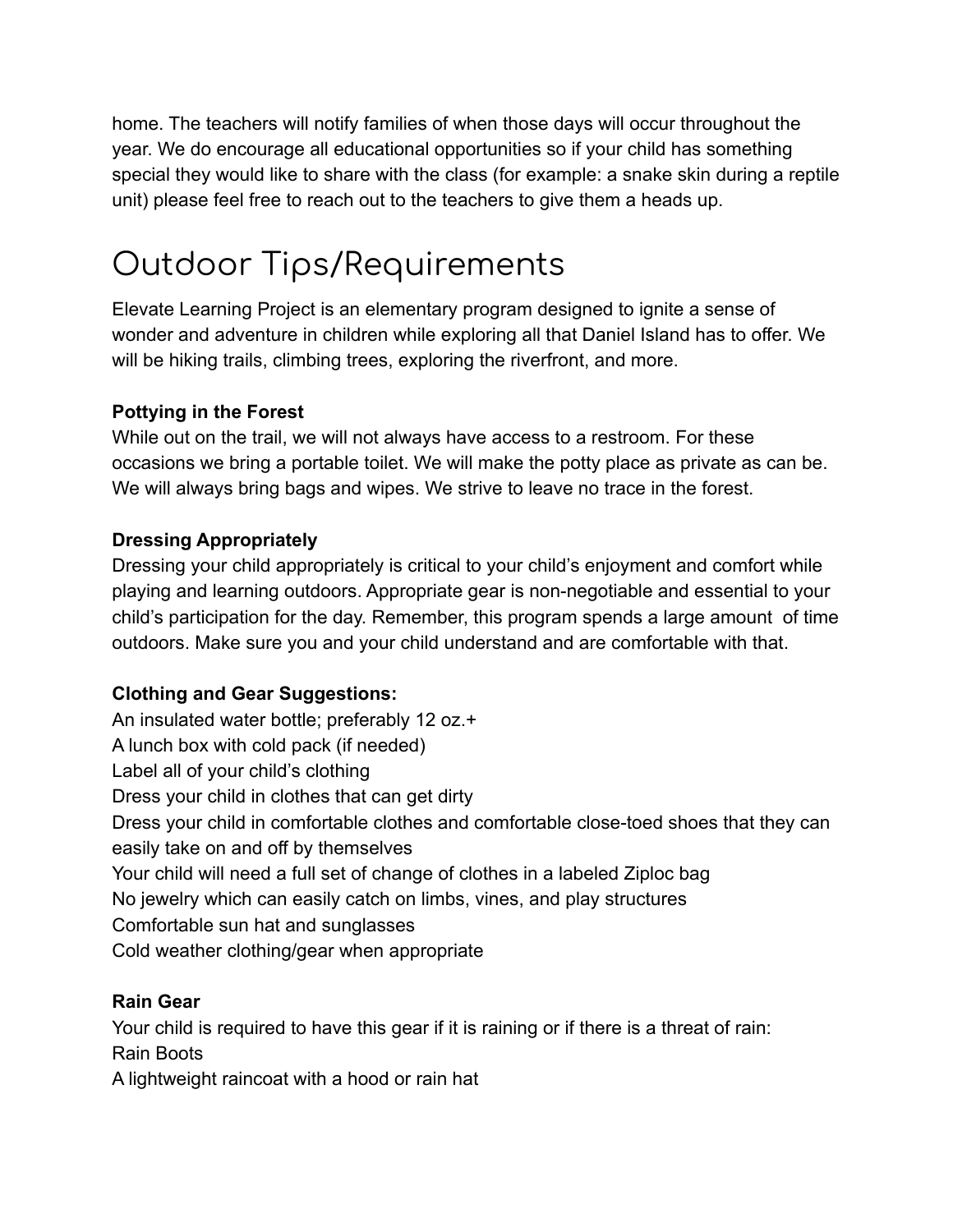## <span id="page-9-0"></span>Weather Considerations

We go outside rain or shine. We also keep a very close eye on weather conditions at all times. If there is a threat of lightning or any other extreme conditions we will not go outside. We also will stay inside if the temperature is expected to be to a heat index of 100 degrees or higher. The teachers always make sure that all students are drinking water and have the appropriate sunscreen and bug spray applied as needed. They also plan to go to areas with a breeze and available shade when it is hot. It is very rarely too cold to go outside in our area, but if the temperature drops and there is a significant wind chill we will either stay inside or shorten our time outside by taking breaks to warm up.

### <span id="page-9-1"></span>Attendance List and Cell Phones

At all times, the teachers will have an attendance list with them with the full names of all the children, an emergency contact number for caregivers and parents, and notations of any allergies and any other medical conditions.

All teachers and assistants will have working, fully charged cell phones with them at all times. In the event that a 911 call is necessary, one teacher will remain with the children while the other teacher steps aside to make the call.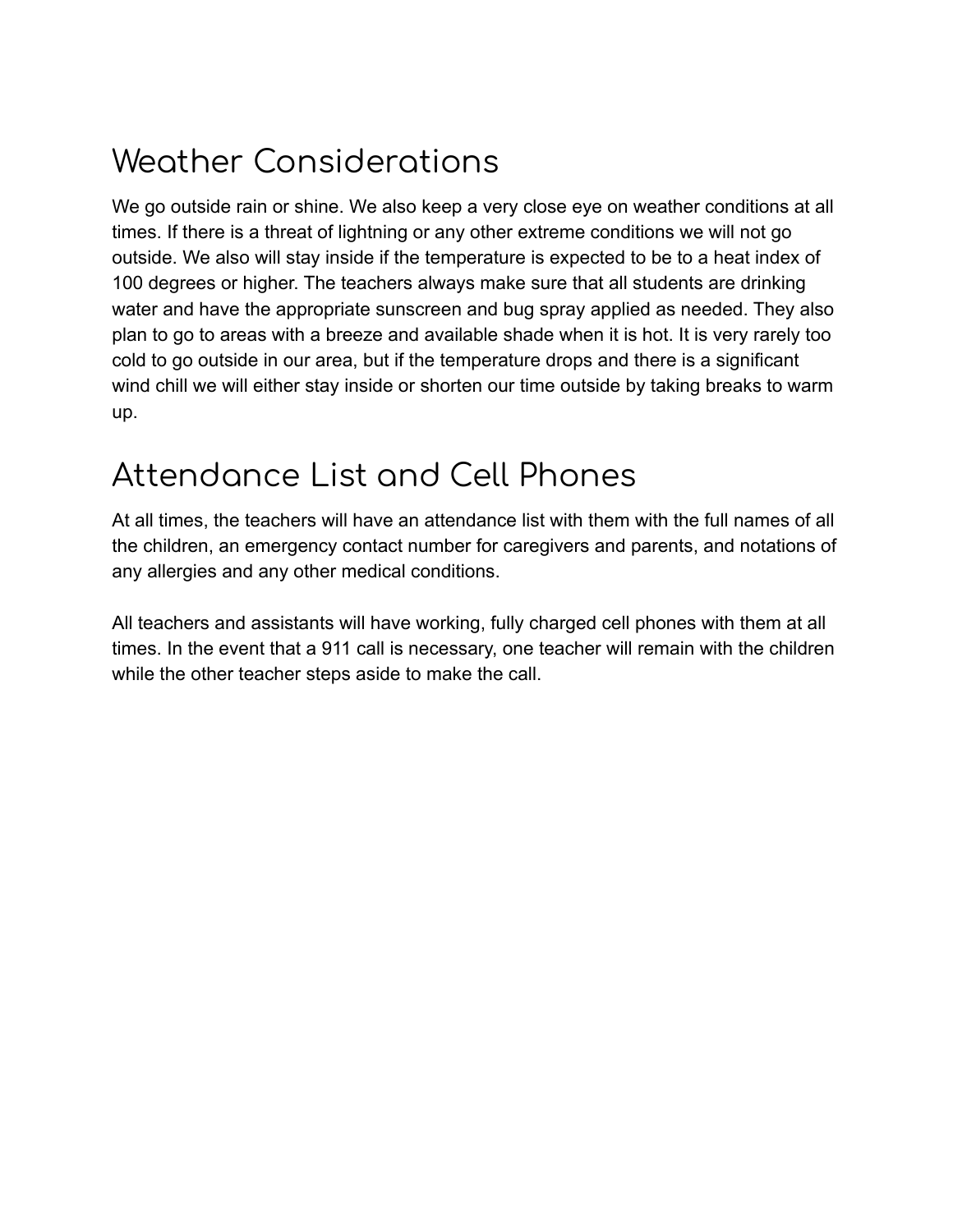### First Day of School Checklist

#### <span id="page-10-0"></span>**What to bring:**

- ❏ An insulated water bottle; preferably 12 oz.+
- ❏ A lunch box with cold pack (if needed)
- ❏ A full set of change of clothes in a labeled Ziploc bag
- ❏ Labeled sunscreen
- ❏ Labeled bug spray
- ❏ Rain gear if it is raining or if there is a threat of rain (rain boots, lightweight rain jacket with hood or a hat)

We will be providing a drawstring sack that all supplies can be kept in when we are outside so there is no need for backpacks. All other supplies will be provided by Elevate Learning Project including a mid-morning snack. Every student is assigned their own locker so they may leave their change of clothes, sunscreen, bug spray, etc.